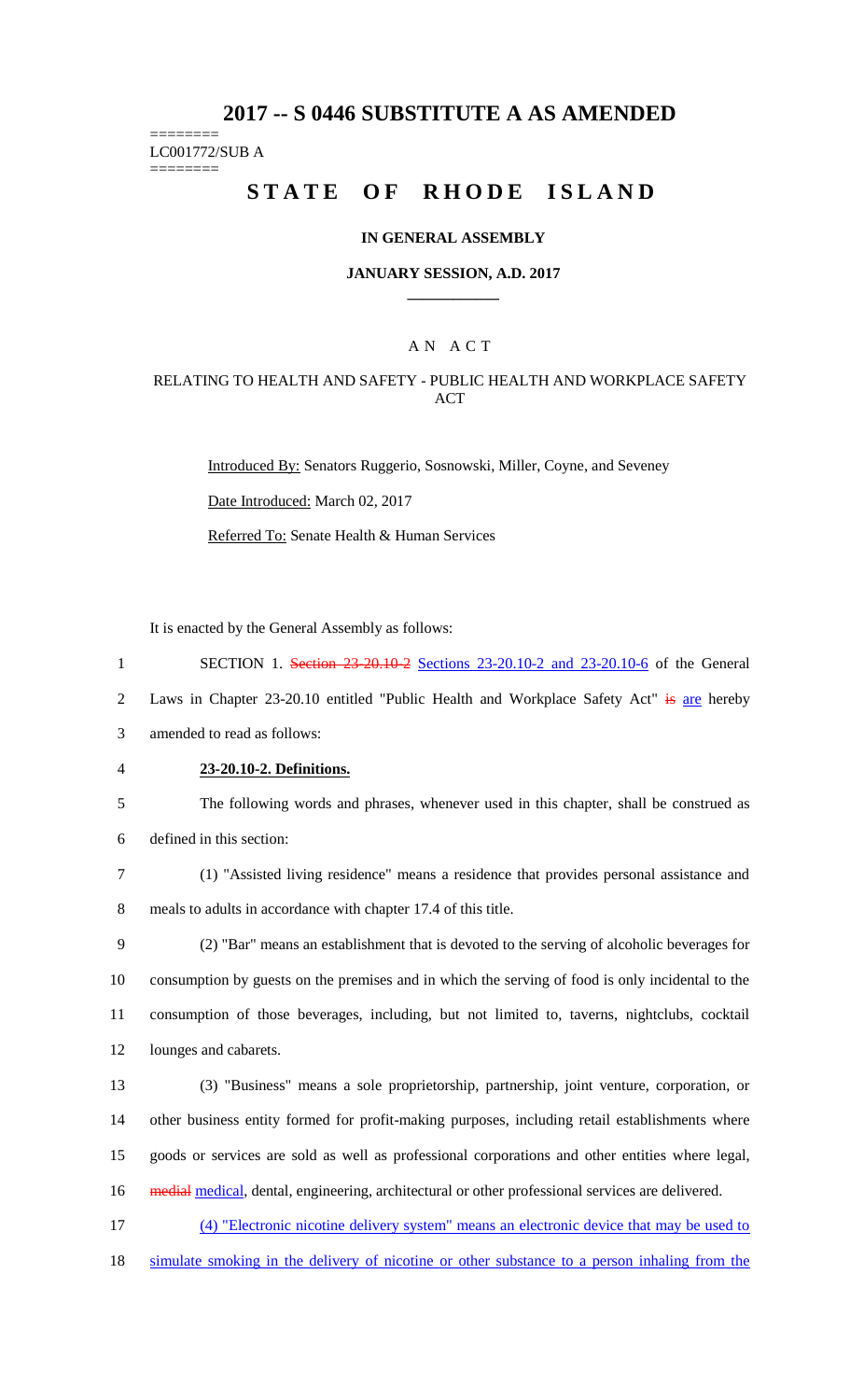1 device, and includes, but is not limited to, an electronic cigarette, electronic cigar, electronic

cigarillo, electronic pipe, or electronic hookah and any related device and any cartridge or other

component of such device.

 (5) "Electronic smoking device establishment" means any business which sells food or alcohol and for which the principal or core business is selling electronic nicotine delivery system devices as evidenced by thirty-three percent (33%) or more of gross sales receipts are derived from electronic nicotine delivery system devices and where combustible substances are prohibited.

 (6) Effective January l, 2018, all existing establishments and establishments that open thereafter must demonstrate quarterly, for a period of one year and annually thereafter, that the 11 annual revenue generated from the serving of electronic nicotine delivery system devices is 12 thirty-three percent (33%) or more of the total revenue for the establishment. Every owner of an 13 electronic smoking device establishment shall register no later than January 1 of each year with 14 the division of taxation and shall provide, at a minimum, the owner's name and address and the name and address of the electronic smoking device establishment. The division of taxation in the 16 department of administration shall be responsible for the determination under this section and 17 shall promulgate any rules or forms necessary for the implementation of this section. The division 18 of taxation in the department of administration shall be responsible for the determination under 19 this section and shall promulgate any rules or forms necessary for the implementation of this section.

21  $\left(4\right)\left(7\right)$  "Employee" means a person who is employed by an employer in consideration for direct or indirect monetary wages or profit and a person who volunteers his or her services for a nonprofit entity.

 (5)(8) "Employer" means a person, business, partnership, association, corporation, including a municipal corporation, trust or nonprofit entity that employs the services of one or more individual persons.

 ( $\Theta$ ) "Enclosed area" means all space between a floor and ceiling that is enclosed on all sides by solid walls or windows (exclusive of doorways) that extend from the floor to the ceiling.

 $(7)(10)$  "Health care facility" means an office or institution providing care or treatment of diseases, whether physical, mental, emotional, or other medical, physiological or psychological conditions, including, but not limited to, hospitals, rehabilitation hospitals or other clinics, including weight control clinics, nursing homes, homes for the aging or chronically ill, laboratories, and offices of surgeons, chiropractors, physical therapists, physicians, dentists, and all specialists within these professions. This definition shall include all waiting rooms, hallways,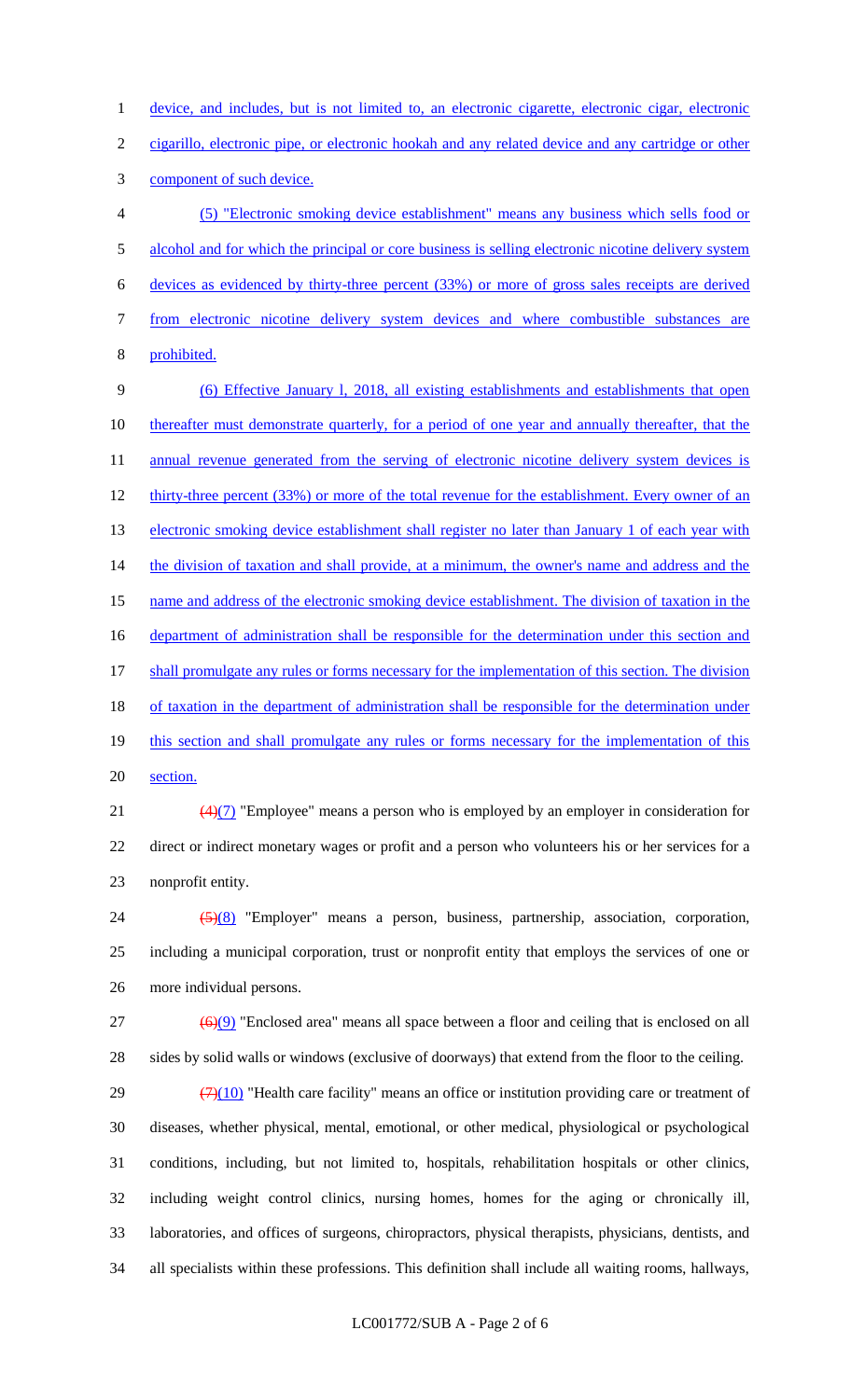private rooms, semi-private rooms, and wards within health care facilities.

 $\left(\frac{(8)(11)}{8}\right)$  "Place of employment" means an area under the control of a public or private employer that employees normally frequent during the course of employment, including, but not limited to, work areas, employees lounges, restrooms, conference rooms, meeting rooms, classrooms, employee cafeterias, and hallways. Vehicles owned by a public or private employer are covered under this definition provided that the vehicle is used by more than one person. A private residence is not a "place of employment" unless it is used as a child care, adult day care, or health care facility.

 $(9)(12)$  "Public place" means an enclosed area to which the public is invited or in which the public is permitted, including, but not limited to, banks, bars, educational facilities, health care facilities, laundromats, public transportation facilities, reception areas, restaurants, retail food production and marketing establishments, retail service establishments, retail stores, shopping malls, sports arenas, the state house, theaters and waiting rooms. A private residence is not a "public place" unless it is used as a child care, adult day care, or health care facility.

 $15 \left( \frac{10(13)}{13} \right)$  "Restaurant" means an eating establishment, including, but not limited to, coffee shops, cafeterias, and private and public school cafeterias, that gives or offers for sale food to the public, guests, or employees, as well as kitchens and catering facilities in which food is prepared on the premises for serving elsewhere. The term "restaurant" shall include a bar area within the restaurant.

 $\left(\frac{(11)(14)}{(11)(14)}\right)$  "Retail tobacco store" means a retail store utilized primarily for the sale of 21 tobacco, electronic cigarette products and accessories, or electronic nicotine delivery system 22 products in which the total annual revenues generated by the sale of other products are no greater than twenty-five percent (25%) of the total revenue for the establishment. The division of taxation shall be responsible for the determination under this section and shall promulgate any rules or forms necessary for the implementation of this section.

 $\frac{(12)(15)}{26}$  "Service line" means an indoor line in which one or more persons are waiting for or receiving service of any kind, whether or not the service involves the exchange of money.

28  $(13)(16)$  "Shopping mall" means an enclosed public walkway or hall area that serves to connect retail or professional establishments.

 (14)(17) "Smoking" or "smoke" means inhaling, exhaling, burning, or carrying any 31 lighted or heated cigar, cigarette, pipe, weed, plant, other tobacco product or plant product or 32 other combustible substance in any manner or in any form intended for inhalation in any manner or form. "Smoking" or "smoke" also includes the use of electronic cigarettes, electronic cigars, 34 electronic pipes, electronic nicotine delivery system products or other similar products that rely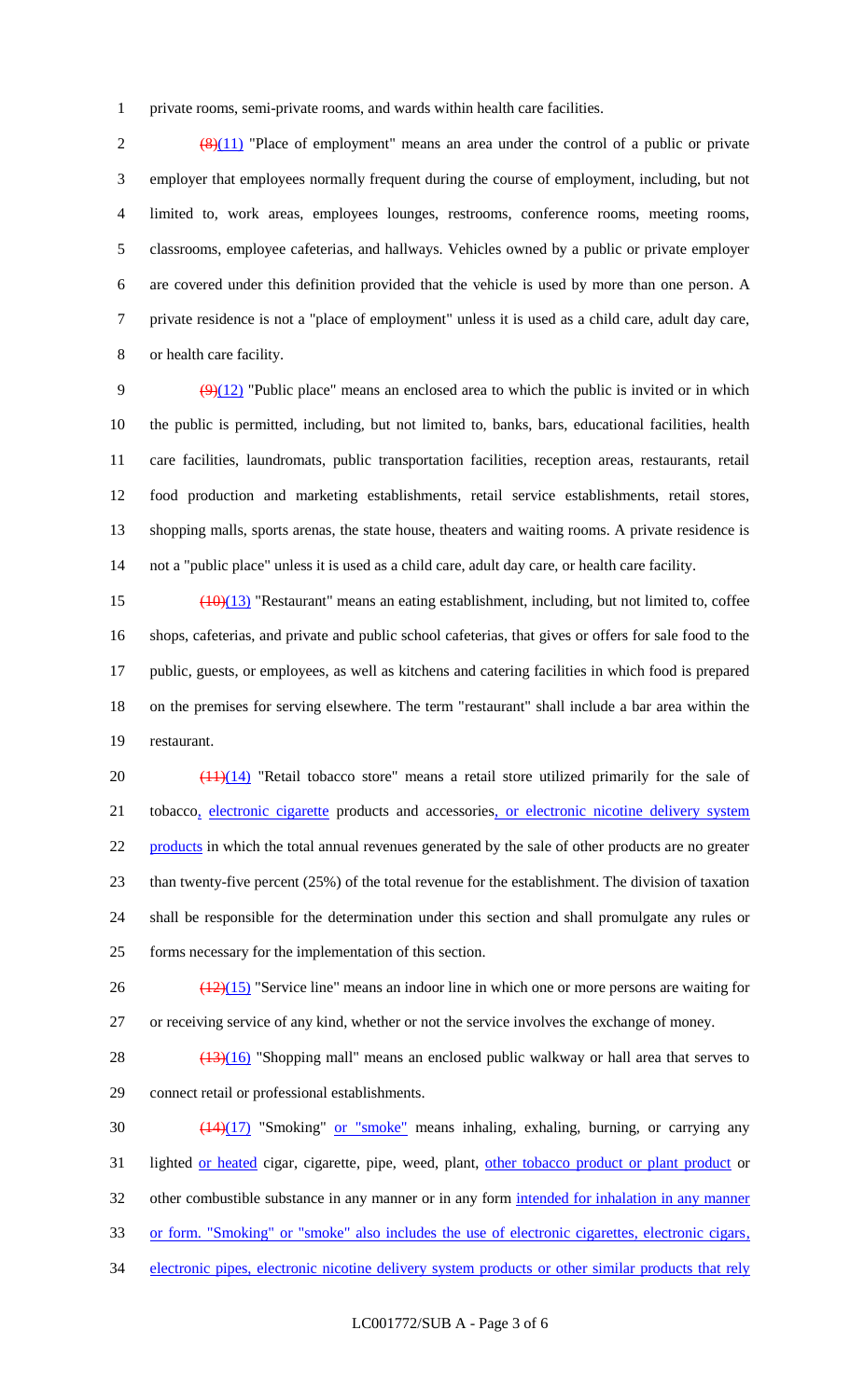1 on vaporization or aerosolization; provided, however, that smoking shall not include burning

during a religious ceremony.

 (15)(18) (a) "Smoking bar" means an establishment whose business is primarily devoted to the serving of tobacco products for consumption on the premises, in which the annual revenues generated by tobacco sales are greater than fifty percent (50%) of the total revenue for the establishment and the serving of food or alcohol is only incidental to the consumption of such tobacco products. Effective July 1, 2015, all existing establishments and establishments that open thereafter must demonstrate quarterly, for a period of one year and annually thereafter, that the annual revenue generated from the serving of tobacco products is greater than fifty percent (50%) of the total revenue for the establishment, and the serving of food, alcohol, or beverages is only incidental to the consumption of such tobacco products. Every owner of a smoking bar shall register no later than January 1 of each year with the division of taxation and shall provide, at a minimum, the owner's name and address and the name and address of the smoking bar. The division of taxation in the department of administration shall be responsible for the determination under this section and shall promulgate any rules or forms necessary for the implementation of this section. The division of taxation in the department of administration shall be responsible for the determination under this section and shall promulgate any rules or forms necessary for the implementation of this section.

 (b) Smoking bars shall only allow consumption of food and beverages sold by the establishment on the premises and the establishment shall have public access only from the street.

 (c) Any smoking bar, as defined herein, is required to provide a proper ventilation system that will prevent the migration of smoke into the street.

 (16)(19) "Sports arena" means sports pavilions, stadiums, (indoor or outdoor) organized sports fields, gymnasiums, health spas, boxing arenas, swimming pools, roller and ice rinks, bowling alleys, and other similar places where members of the general public assemble to engage in physical exercise, participate in athletic competition, or witness sports or other events.

(17)(20) "Legislature" means the general assembly of the state of Rhode Island.

## **23-20.10-6. Where smoking not regulated.**

 (a) Notwithstanding any other provision of this chapter to the contrary, the following areas shall be exempt from the provisions of this chapter:

 (1) Private residences, except when used as a licensed child care, adult day care or health care facility;

 (2) Hotel and motel rooms that are rented to guests and are designated as smoking rooms; provided, however, that not more than fifty percent (50%) of rooms rented to guests in a hotel or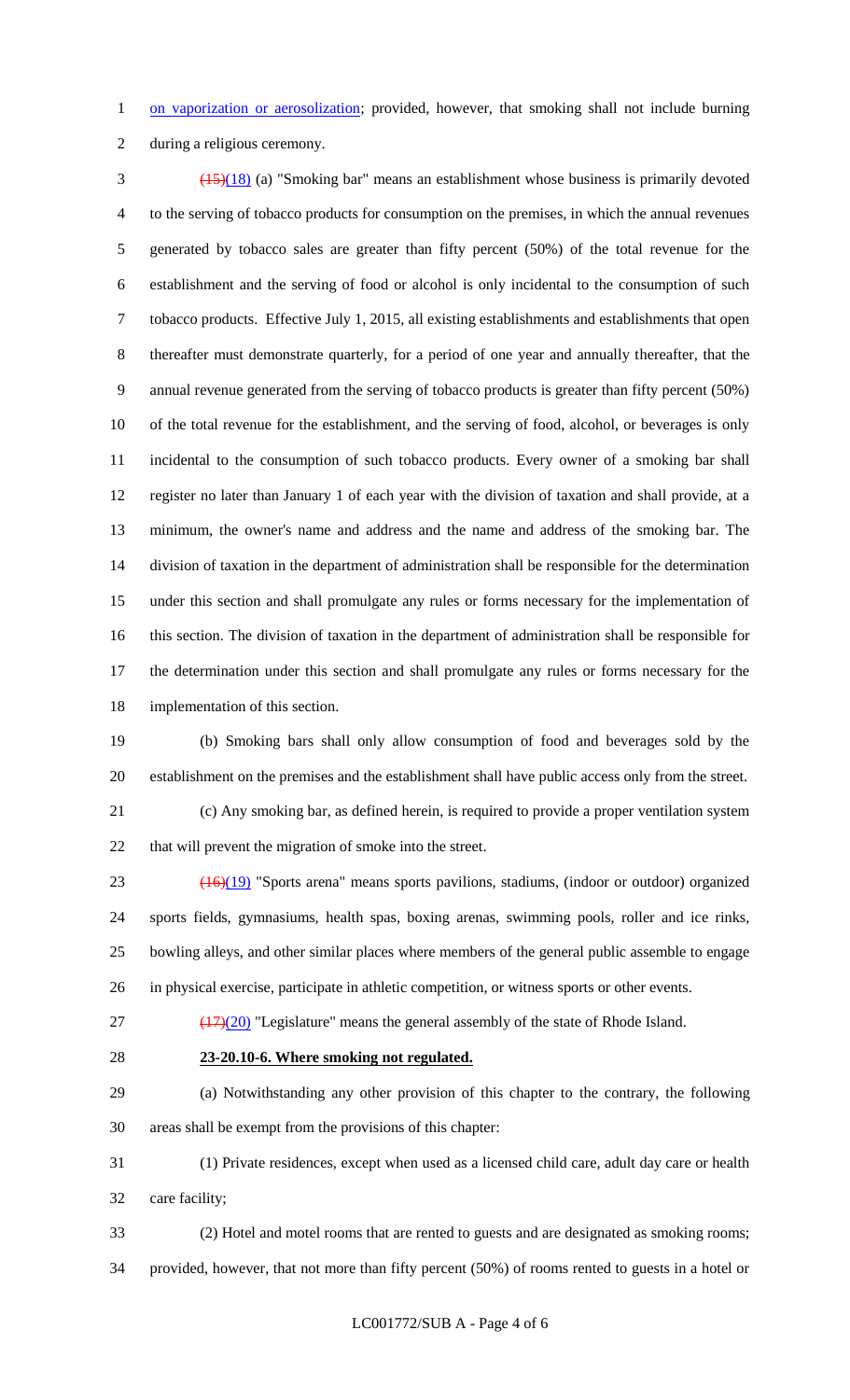- motel may be so designated;
- (3) Retail tobacco stores; provided that smoke from these places does not infiltrate into areas where smoking is prohibited under the provisions of this chapter;
- (4) Private and semi-private rooms or designated areas in assisted living residences and nursing facilities as allowed by regulation of the department of health under chapters 17.4 and 17 of this title;
- (5) Outdoor areas of places of employment, except those covered by the provisions of
- §23-20.10-5;
- (6) Any smoking bar as defined in §23-20.10-2(15);
- (7) [Deleted by P.L. 2005, ch. 22, §1 and P.L. 2005, ch. 23, §1].
- (8) [Deleted by P.L. 2005, ch. 22, §1 and P.L. 2005, ch. 23, §1].
- (9) Electronic smoking device establishments as defined in 23-20.10-2(5).
- (b) The provisions of this chapter shall not apply to any stage performance provided that
- smoking is part of a theatrical production.
- SECTION 2. This act shall take effect upon passage.

======== LC001772/SUB A ========